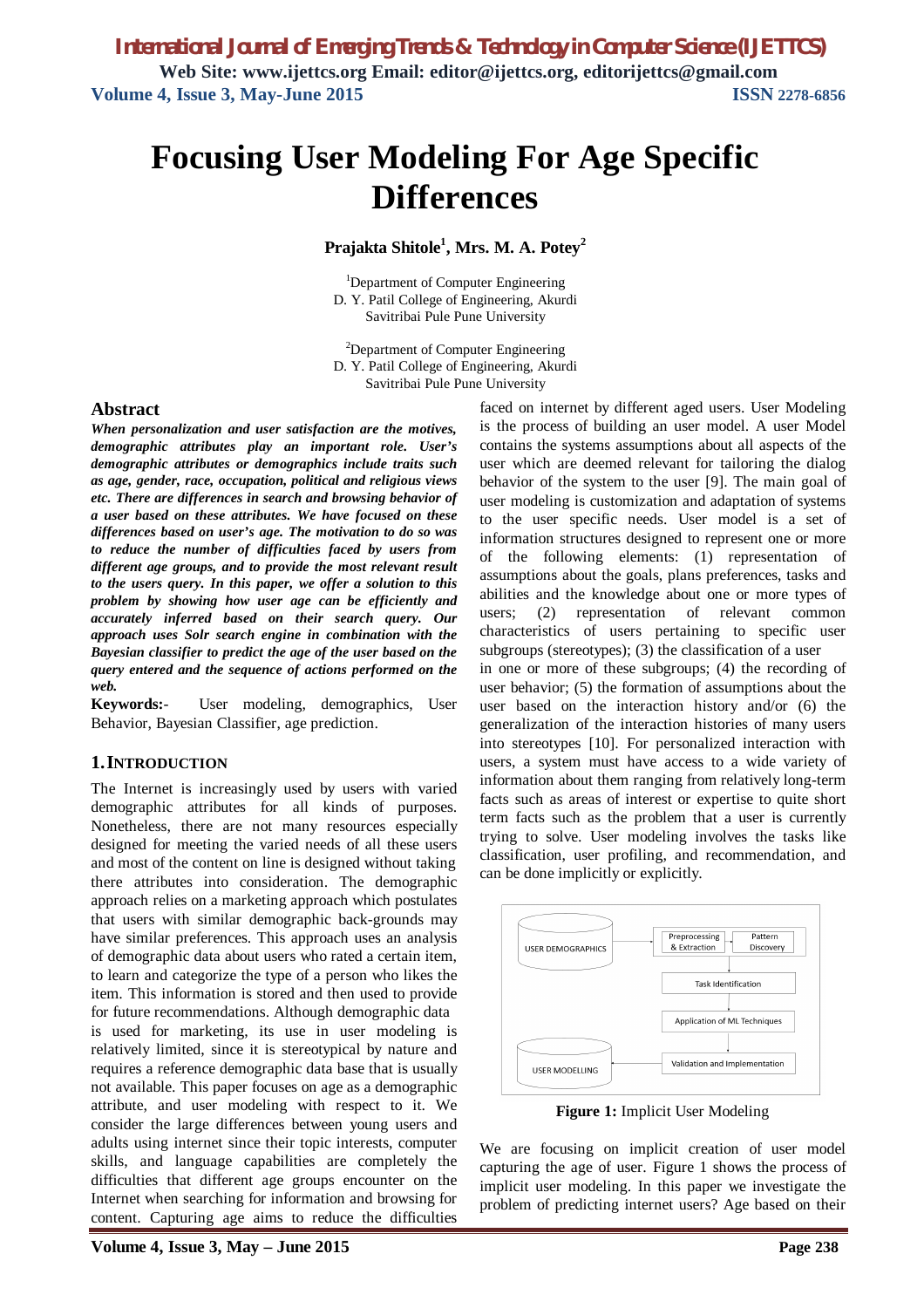browsing behaviors, assuming that there are cognitive differences in the way of user interaction based on different age groups. Hence the type of query put is used to evaluate the demographic attribute: age.

## **2.RELATED WORK**

Most of the previous research on user modeling is generally focused on patterns of Internet use, particular domains or services. The key concept of user modeling is to capture the online behavior of the user, and is one of the promising research works. Hongning Wang [15] studied the problem of user modeling in the search log data and proposes a generative model, DP Rank, within a nonparametric Bayesian framework. Weber and Castillo [17] presented a query logs study on how search differs in users with different demographics. They used demographic information that was derived from the UScensus and user profile information to describe search patterns and behaviors for population segments with different demographic characteristics. They also employed an analogous methodology to show that the reading level of the urls clicked by children also varies across demographic features. Hidden Marokv models were also used extensively to find the online behavior [2], [18], [19]. The most relevant literature on user modeling, capturing search behavior and information retrieval based on demo- graphic attributes are described in the following paragraphs.

#### **2.1Information seeking by different aged users**

The first studies attempting to characterize the search behavior of children have been carried out using non-Internet systems, such as electronic libraries, CD-ROMs, and OPACs (Online Public Access Catalogs). Solomon [20] explored the search success of elementary school children when using an OPAC. The author found that children were able to use the system effectively when engaging in simple searches. However, they found that complex searches were hampered by the lack of mechanical skills of children. They pointed out that factors such as typing on the keyboard, spelling, limited vocabulary, and reading expertise are skills that are not developed enough in children in order to use the OPAC system studied [6]. Borgman et al.[5] found a similar behavior with high school children and a different OPAC. They also reported that these children had conceptual difficulties categorizing and browsing for searches that are more complex. Similarly, Neuman[18] found from a survey including 25 digital library administrators that the main problems children encountered during the search on digital libraries are the generation of keywords to construct the query and the lack of effective search strategies. Recent studies have explored the search behavior of children on the Internet with search engines. Nahl and Harada [17] carried out a study with 191 high school students to determine their search effectiveness after they have received special training to search the Internet. Users were asked to solve specific information tasks on the Internet. They were assessed based on the information they collected. Nahl and Harada [17] reported that most of the students had difficulties understanding how the search query is constructed with Boolean and default operators. In this study it was also observed that the lack of adequate vocabulary and content knowledge led to difficulties in the search process. Bilal and Watson [2] conducted a case study with children from a 7th grade science class (children between 11 and 13 years old) to determine how this group of users solve frequent school information tasks on the Web directory Yahooligans!. This Web service provides a directory structure in which users can browse from a large collection of Web sites. A search box is also provided to let users formulate search queries to find Web sites matching the query terms. Bilal and Watson [2] found that children tend to ignore the browsing categories and that they start their search directly using the search box utility.

## **3.Age Based Behavior**

In the following paragraph we analyze each one of these types of factor. The focus is on finding metrics that give insight into the search difficulty that different aged users face. We will motivate in each section how each one of the metrics explored provides insight into the search difficulties of young users.

#### **3.1Search Behavior of different Aged users**

Search process in IR systems [12]. The correlation between query length and IR effectiveness has been explored before [2] [15]. On TREC ad hoc settings, it has been found that longer queries lead to better search performance and user satisfaction [2]. Nonetheless, recent studies show that this result does not always hold on the Web scale [12]. Recently, a strong association between the length of the query and the specificity of the users query intent has been found [22], in which longer queries lead to a more specific and less ambiguous set of results. Thus, the submission of longer queries (in respect to the average length) to the search engine is a strong indicator of the capacity of the user to construct queries that are more specific.

## **3.2Natural Language Usage in Queries**

Natural Language Usage in Queries the aim of analyzing the usage of natural language in the queries is twofold: (1) As a mean to retrace child development: Children typically have a greater sense of curiosity, which we hypothesized is reflected in the searches they perform. For instance, we expect a greater amount of question queries for users below 10 years old and greater usage of superlative constructs. (2) Children have been observed to pose queries in natural language given their lack of familiarity with the keyword approach of search engines. Greater usage of this type of queries represents evidence of greater difficulty in expressing complex information needs through keywords which are better suited to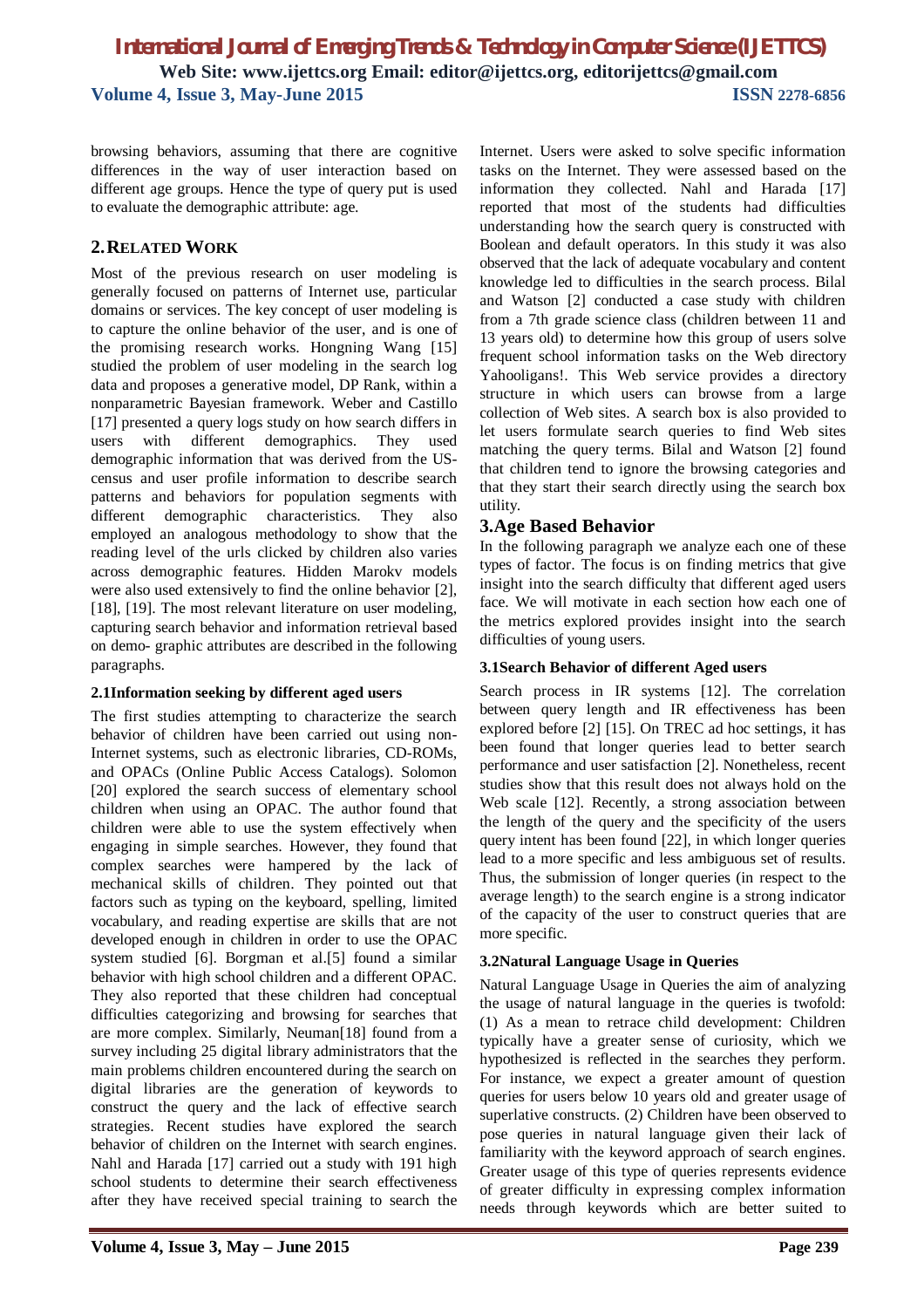modern search engines. The following query types were created to quantify these phenomena. Query Preprocessing, we assumed the set that represents the query preprocessing steps as P.

1)  $P =$  where are the tasks stop – word removal, tokenization, stemming respectively.

2) Cosine Similarity D:  $D = \{q_{1i}, q_{2i}, \dots, q_{n}\}\$  Where D is the set of all the cosine similarities measure between query terms.

$$
CosSim = \frac{\sum x_i y_i}{\sqrt{\sum x_i^2} \sqrt{\sum y_i^2}}
$$
 (2)

(1) Question queries. These are queries for which the first token is a question word (how, where, what, etc.), or the last character of the query is a question mark (e.g., what is the only immortal animal?).

(2) Modal queries. These are queries containing auxiliary verbs such as will, won't, don't, or modal verbs as shall, should, can, etc. (e.g., I don't want to go school).

(3) Knowledge questions. These are queries containing the words describe, about, explain, define, or interesting.

(4) Superlatives. These are queries containing superlative adjectives (e.g., the fastest dog).

(5) Kid-targeted queries. These are queries with the terms for kids or for children.

#### **4.Different Age Groups and User Modeling**

Given the small amount of content carefully designed for this audience and the lack of specialized search engines dedicated to help users find appropriate content on the Web. To characterize the search behavior of users and the browsing activities that lead to search. In terms of search behavior, we focus on identifying the difficulties that users encounter on the Internet when they search for information with a state-of-the-art search engine.

#### **4.1Problem Definition**



**Figure 1:** Type of activities different Age groups are involved in.

We formulize the problem in this section. The demographic attributes concerned in this paper include gender and age. We present a user's demographic attributes as two vectors gender and age. The age

prediction is defined as classifying users into one of the following groups in Table 1.

| Table 1: Age Groups |              |  |  |
|---------------------|--------------|--|--|
| Group<br>Age-range  |              |  |  |
| Teenage             | $14 - 17$    |  |  |
| Young               | 18-29        |  |  |
| Mid-Age             | 30-64        |  |  |
| Elder               | 65 and above |  |  |

Given the webpage click-through log of some users with known demographic attributes, the problem is to find a general method to predict some users with unknown demographic attributes given their web-page clickthrough log.

#### **4.2System Overview**

The objective of our proposed system is to provide, effective Search by capturing the demographic attribute (age) of the user and hence user modeling Based on the current intention here we characterize the different user's age and search intents by analyzing the association patterns of their issued queries and corresponding clicks.

The demographic attribute concerned in this paper include age. We present a user's demographic attributes as a vector, of user's age. The age prediction is defined as classifying users into one of the following groups in: 14+, 18+, 30+ and 65+. Where 14+ is an abbreviation to a age group [14-18], 18+ is an abbreviation to a age group [19- 30], 30+ is an abbreviation to a age group  $[31-65]$ , 65+ is an abbreviation to a ages above 65 years. The demographic attribute concerned in this paper include age. We present a user's demographic attributes as a vector, of user's age. The age prediction is defined as classifying users into one of the following groups in: 14+, 18+, 30+ and 65+. Where 14+ is an abbreviation to a age group [14-18], 18+ is an abbreviation to a age group [19- 30], 30+ is an abbreviation to a age group  $[31-65]$ , 65+ is an abbreviation to a ages above 65 years.



**Figure 2: System Overview** 

#### **4.3Demographic Prediction**

Based on the age of user the queries entered will be classified in predefined groups, we use a Bayesian framework to predict the user's demographic attributes.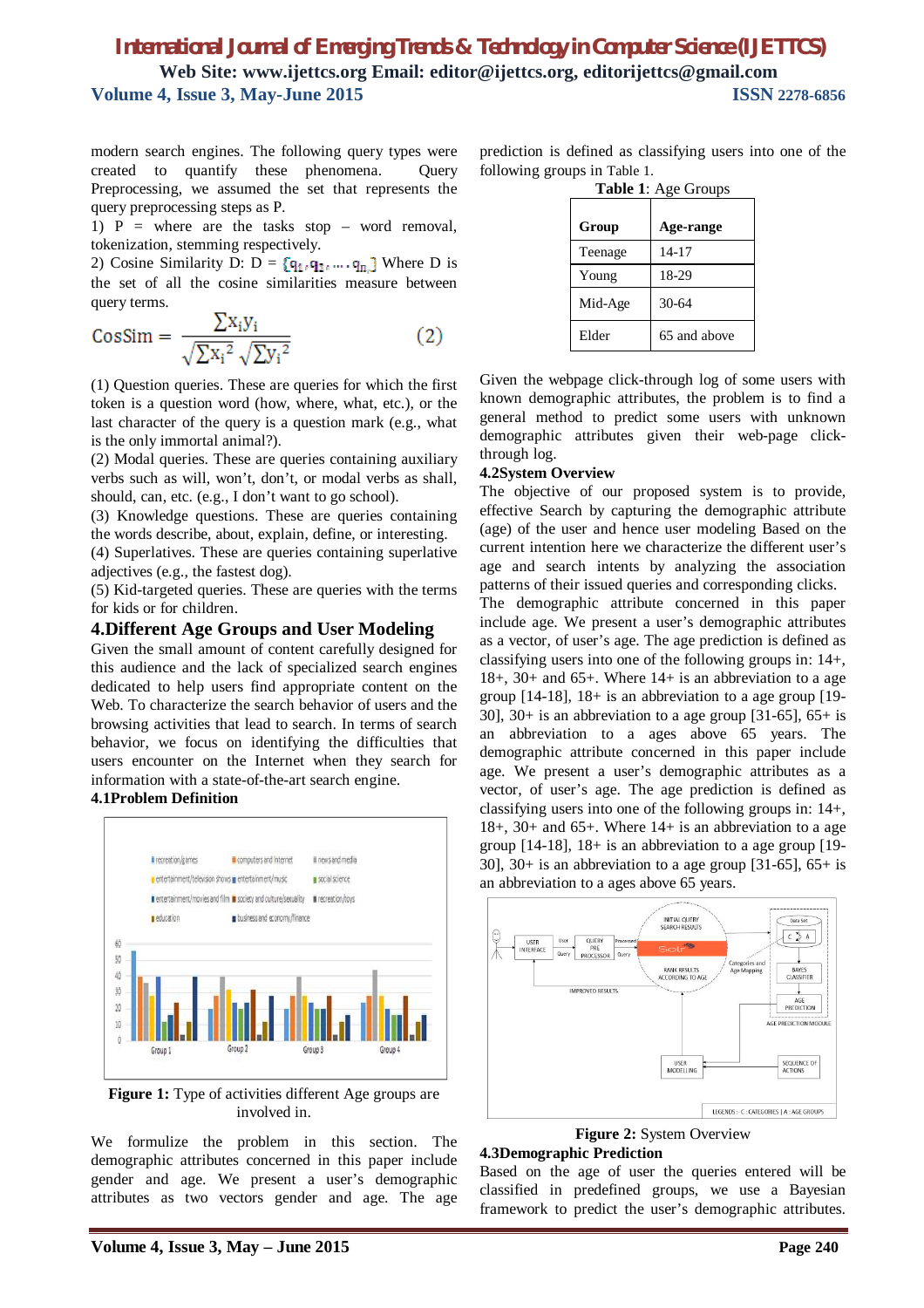Similarly other classification techniques like Adaboost classifier, SVM Classifier are used for prediction of same. Users are classified in to predefined aged groups using the classifying techniques. Classification using Bayesian Approach is elaborated in this section. Table 2 shows few instances of the queries that resemble to the predefined age groups. Figure 4.3 depicts the types of activities users are involved on internet. Classification of users is done considered in all these aspects.

**Table 2:** Types of Queries Varying According to User

| Groups     |              |                  |            |  |
|------------|--------------|------------------|------------|--|
| $14+$      | $18+$        | $65+$<br>$30+$   |            |  |
| School     | College      | Career           | Knee Pain  |  |
| Science    | Graphics     | Job              | Doctor     |  |
| History    | Relationship | <b>Bollywood</b> | Pilgrimage |  |
| Election   | Fashion      | Music            | World Tour |  |
| Elementary | Trends       | Movies           | Divine     |  |

4.4Classification

This task classifiers the users into predefined groups. Bayesian Classifier with,

A fixed set of age groups  $C \equiv \{g_1, g_2, .., g_n\}$ A training set of m query categories,  $(q_1, c_1), \ldots, (q_m, g_m)$ 

Output:

(b) Bayes Classifier:

MAP is "maximum a posteriori" = most likely class.

 $C_{MAP}$  = arg max<sub>oeA</sub>  $p(g|q)$  $(1)$ Bayes Theorem

$$
C_{MAP} = \arg \max_{q \in A} p \frac{(g|q)p(q)}{p(q)} \tag{2}
$$

Eliminating the denominator

 $C_{MAP}$  = arg max<sub>orA</sub>  $p(g|q)p(g)$  $(3)$ 

## **4 Implementation Details**

The click-through data of the AOL search engine is used to. In total it spans 3 months of data and contains queries and clicked URL's pair along-with clicks instances. Click-through data is nothing but the activity performed by users and it reflects their interest along-with the semantic relationship between users and queries and between queries and clicked web documents. Clickthrough data quintuple representation is  $\lt$  u, q, l, r, t  $\gt$ , where u is the

user ID, q is a query issued by the user, l is an URL which user clicked on, r is the rank of the clicked URL and t is the time at which user submitted a query for search. But in this work as just query-URL bipartite graph is constructed using information of queries and URLs pair,  $\langle q, \rangle$  data is extracted from the quintuple of clickthrough data and used for constructing the required Query-URL bipartite graph. The other information is ignored. The data set used is being recorded by search engines, it contains a lot of noise as it is a raw data so the noise is cleaned, and only frequent and well formatted data was kept. Log data from users with ill-defined fields

- i.queries containing only a single token and that contain exclusively non alphanumerical characters;
- ii.queries that were issued by only a single user within a given age group;
- iii. Queries containing personally identifiable information, such as credit card numbers or full street addresses.

The first criterion was carried out by using a rule-based approach. For instance, regular expressions were designed to detect non alphanumerical characters in the query string. For the second cleaning criterion we relied on the support of each query, which is obtained.

We use a dataset of KDD-Cup for the age prediction and hence the user modeling. The KDD-Cup 2005 Competition was held in conjunction with the Eleventh ACM SIGKDD International Conference on Knowledge Discovery and Data Mining and presented a real web search engine problem, categorizing search queries, to challenge the data mining community. The task of the KDDCup 2005 competition was to classify 800,000 internet user search queries into 67 predefined categories [11].

#### **5.1 Evaluation Metrics**

The performance of the presented methods was evaluated using the conventional precision (Prec), recall (Rec) and F1 measures [12]. Precision p is defined as the proportion of correctly predicted examples in the set of all examples assigned to the target class.

 $p = true$  positives / (true positive +false positive) Recall r is defined as the proportion of the correctly predicted examples out of all the examples having the target class.

 $r = true$  positives / (true positive +false negative)

F1 is a combination of precision and recall defined as follows:

$$
F_1 = \frac{2pr}{p+r} \quad (1)
$$

#### **5.2 Results**

The first step of proposed work is Query preprocessing. After query preprocessing, the next job we have done is to find the similarities between consecutive queries. Cosine similarity serves the purpose. Table 3 gives clear idea of how similarity between queries is measured, between two consecutive queries say  $Q_1$ ,  $Q_2$  where  $Q_1$  is "User Modeling" and  $\mathbf{Q}_2$  is "User Modeling Approaches".

**Table 3:** Similarity between Queries

|               | <b>Query Vectors</b> |                                |            |
|---------------|----------------------|--------------------------------|------------|
| <b>Quires</b> | <b>Initial</b>       | $\cos$                         |            |
|               | Weights              |                                | <b>Sim</b> |
| υ.            | [1,1,0,1,1]          | [0.58, 0.58, 0.58, 0.58, 0.58] |            |
|               | 1.1.1.1.11           | [0.58, 0.58, 1.58, 0.58, 0.58] | [0.9]      |
|               |                      | All words $= 5$                |            |

<sup>(</sup>a) Input: A input query q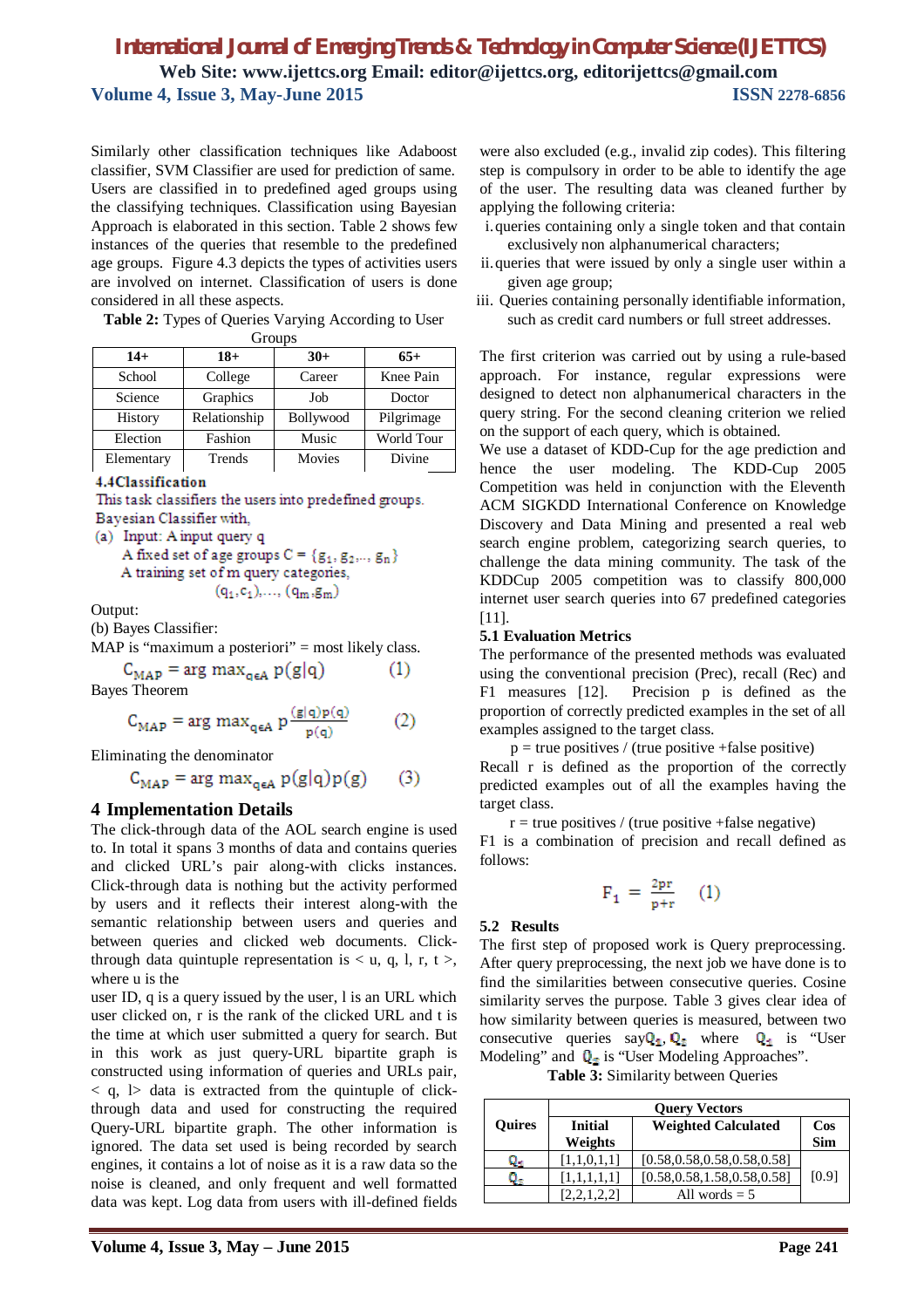$1.2$ 

The figures included in table are rounded off to two decimals. A separate query log is maintained for each query which will eventually help in classifying the user age and improve the ranking of results. Figure 4 depicts an instance of XML query log generated. Query Log is the XML data which contains the nodes: User ID, Search Word, Time Stamp, Related Query, and Cosine Similarity.

<input><user>U683367906878</user><id>420555280469</id> <search word>ipad air</search word><time>2014-12-03 06:23:33.938</time></input><query rel>420555280469</query rel> <query rel sim index>0.0</query rel sim index>

<input><user>U683367906878</user><id>381788046302</id> <search word>ipad air mac</search word><time>2014-12-03 06:23:44.844</time></input><query\_rel>420555280469</query\_rel> <query rel sim index>0.5938759</query rel sim index>

#### **Figure 4:** XML Query Log

A standard Dataset KDD Cup is used where the age groups are matched to the query categories on certain level of assumption. We reduce the scope to 3 categories as of now, viz. Entertainment, education, sports among all the 67 categories in the dataset. For the classification of the user in the predefined age group Bayes classifier is used and the user age is inferred. We evaluate the results retrieved based on the identified age group using Precision, Recall, and F1 measure.

**Table 4:** Precision, Recall and F-measure for the

|  | <b>Bayesian Classifiers</b> |
|--|-----------------------------|
|--|-----------------------------|

| Group | No. of | $\%$         | <b>Accuracy</b> | <b>Precision</b> | <b>Recall</b> |
|-------|--------|--------------|-----------------|------------------|---------------|
|       |        | <b>Score</b> |                 |                  |               |
| $14+$ | 50     | 70%          | 0.704           | 0.55             | 0.98          |
| $18+$ | 50     | 76%          | 0.76            | 0.64             | 0.96          |
| $30+$ | 50     | 81%          | 0.816           | 0.68             | 0.98          |
| $65+$ | 50     | 86%          | 0.73            | 0.62             | 0.91          |

Hence we need to find the required attributes, True Positive, False Positive, and False Negative. True Positive is ranked results that are relevant to the user. False Positive is ranked results that are partially relevant to the user. False Negative ranked results that is irrelevant to he user. The above mentioned values are calculated on 50 queries for each age group. Figure 3 shows the evaluation metrics for relevance of retrieved by the system.



**Figure 3:** Evaluation Metrics for relevance of results



**Figure 4:** Comparison of Different Classifiers.

The user behavior is captured using two methods further (1) the classifier and (2) the user based method. Mainly the user based method is based on the queries entered in the respective session. Table 5 summarizes this scenario where in the respective groups are predicted using both the methods and the number of correct instances and wrong instances and accuracy for each instance is calculated accordingly.

Classification based on classifier is the process described in the previous sections. And classification based on user behavior is the maximum likelihood of the query trail to the query in the predefined group.

|                       | Classification based on | Classification |          |         |           |
|-----------------------|-------------------------|----------------|----------|---------|-----------|
| Search query          | classifier              | based on UB    | Accuracy | Correct | Incorrect |
| Games                 | Group 1                 | Group 1        | 1.001    |         |           |
| News                  | Group 2                 | Group 1        | 0.666    |         |           |
| Education             | Group <sub>2</sub>      | Group 1        | 0.5      |         |           |
| Carrier               | Group <sub>2</sub>      | Group 2        | 0.5      |         |           |
| Tv shows              | Group <sub>2</sub>      | Group 2        | 0.57     |         |           |
| Football              | Group <sub>2</sub>      | Group 2        | 0.625    |         |           |
| how to tie a tie?     | Group <sub>2</sub>      | Group 2        | 0.666    |         |           |
| Salary report         | Group 3                 | Group 2        | 0.6      |         | 1         |
| hair styles for women | Group 2                 | Group 2        | 0.63     |         |           |
| funny college jokes   | Group 2                 | Group 2        | 0.66     |         |           |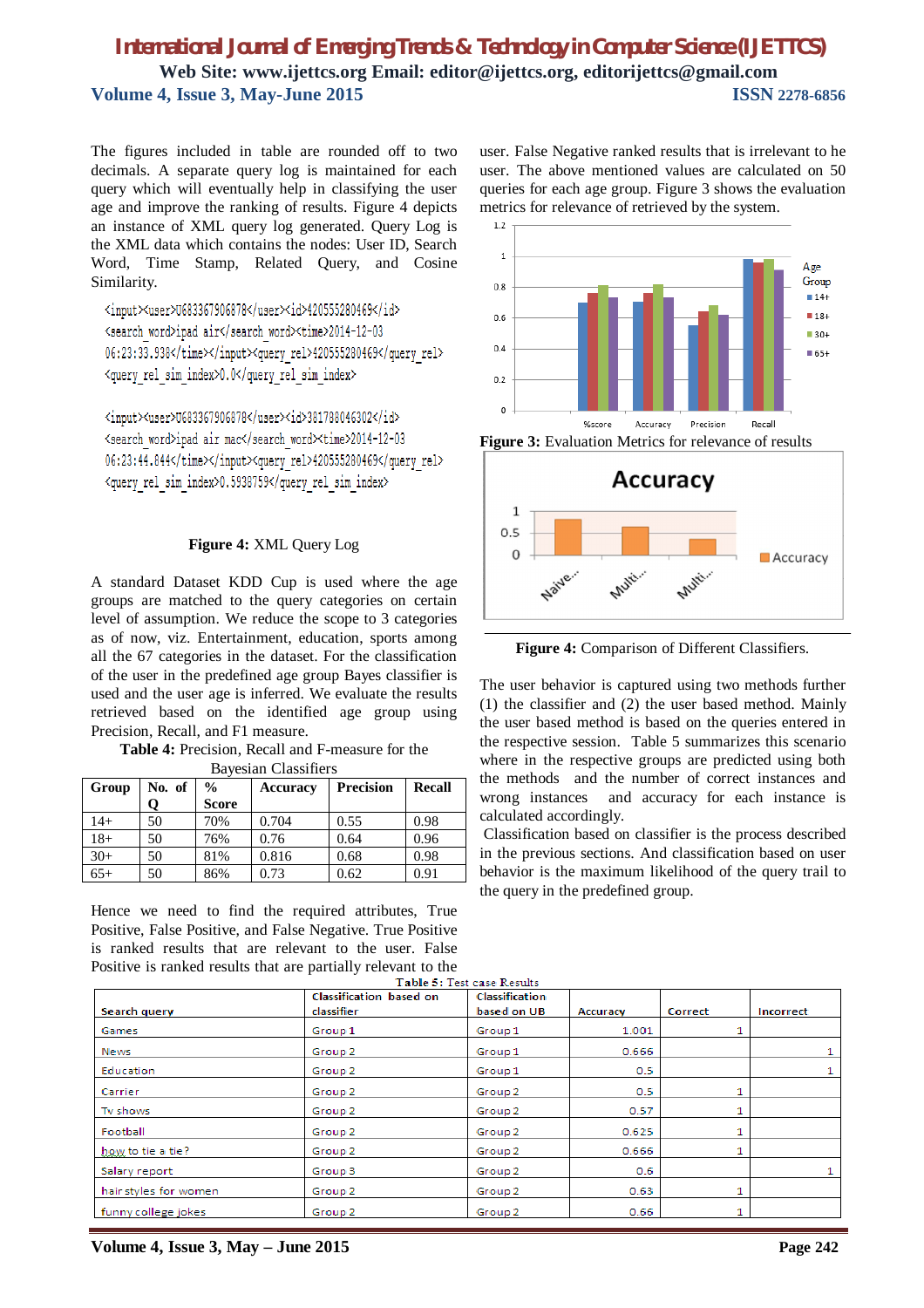As this approach is purely based on how well the system is trained, and the user groups with specific queries, interest,



**Figure 4:** Testing response of different aged users

We tested our results with 20 participants from each age group and took an explicit feedback from each one of them for the relevance of results. Figure 4 shows pie representation of user's opinion, where the most relevant results were given to the age group 18+.

| <b>Table 6: Performance of Classifiers</b> |  |
|--------------------------------------------|--|
|--------------------------------------------|--|

| <b>Age Group</b> | <b>Bayes</b> | <b>Adaboost</b> | <b>Multiclass</b> |
|------------------|--------------|-----------------|-------------------|
| $14+$            | 0.704        | 0.42.           | 0.623             |
| $18+$            | 0.76         | 0.53            | 0.71              |
| $30+$            | 0.816        | 0.43            | 0.72              |
| $65+$            | 0.73         | 0.32            | 0.51              |

In the above Table 5 we have tasted Bayes, Adaboost and Multiclass classifiers on different age groups whereas Bayesian has given better performance comparing to others.

## **Conclusion**

User Models integrate ideas from machine learning, intelligent agents, and human-computer interaction. Demographic features such as age and gender require special attention to provide adequate tools aimed at improving the content readability. The proposed work focuses on demographic prediction (age prediction) based on the type of query put by the user. User intention is predicted by capturing the search sequences followed. When predicting user intentions, the accuracy is crucial; thus, increasing it is an important task. We have used a probabilistic method: Bayesian classifier for age prediction. The algorithm is used to classify the user in one of the predefined age groups based on the query category and is helpful to differentiate usage behavior of different users, particularly where there is a large number of training sequences and the goals in the system can be accomplished using more than one possible path. In future, this work can be extended by creating prediction model by using HMM and the technique which gives can

be used to further process of user modeling. We also look forward to work on real time data. And also try capturing the gender of the user as there are noticeable differences in online behavior of male and female.

### **References**

- [1] W.-H. Au, K.C.C. Chan, and Xin Yao. A novel evolutionary data mining algorithm with applications to churn prediction. In Evolutionary Computation, IEEE Transactions on, volume 7, pages 532–545, Dec 2003.
- [2] Nicholas J Belkin, Diane Kelly, G Kim, J-Y Kim, H-J Lee, Gheorghe Muresan, M-C Tang, X-J Yuan, and Colleen Cool. Query length in interactive
- [3] information retrieval. In Proceedings of the 26th annual international ACM SIGIR conference on Research and development in information retrieval, pages 205–212. ACM, 2003.
- [4] D. Bilal and Watson. Children's paperless projects: Inspiring research via the web. In IFLA General Conference and Assembly. 1998.
- [5] K.R. Bisset, A.M. Aji, E. Bohm, L.V. Kale, T. Kamal, M.V. Marathe, and Jae-Seung Yeom. Simulating the spread of infectious disease over large realistic social networks using charm++. In Parallel and Distributed Processing Symposium Workshops PhD Forum (IPDPSW), 2012 IEEE 26th International, pages 507–518, May 2012.
- [6] K.R. Bisset, A.M. Aji, M.V. Marathe, and Wu chun Feng. High-performance Biocomputing for simulating the spread of contagion over large contact networks. In Computational Advances in Bio and Medical Sciences (ICCABS), 2011 IEEE 1st International Conference on, pages 26–32, Feb 2011.
- [7] Hirsh S. G. Walter V. A. Borgman, C. L. and A. L. Gallagher. Children's searching behavior on browsing and keyword online catalogs: The science library catalog project. J. Amer. Soc. Inf. Sci. 46, 9, 663684., 1995.
- [8] E. Broch. Children's search engines from an information search process perspective. School Libr. MediaRes.3.http://www.ala.org/aasl/aaslpubsandjour nals/slmrb/slmrc ntents/volume32000/2000.
- [9] M.T. Cazzolato and M.X. Ribeiro. A statistical decision tree algorithm for medical data stream mining. In Computer-Based Medical Systems (CBMS), 2013 IEEE 26th International Symposium on, pages 389–392, June 2013.
- [10]Fucai Chen, Xiaowei Li, and Lixiong Liu. Improved c4.5 decision tree algorithm based on sample selection. In Software Engineering and Service Science (ICSESS), 2013 4th IEEE International Conference on, pages 779–782, May 2013.
- [11]Paul J. Dionne. Epidemiology. Biomedical Engineering, IEEE Transactions on, BME-19(2):126–128, 1972.